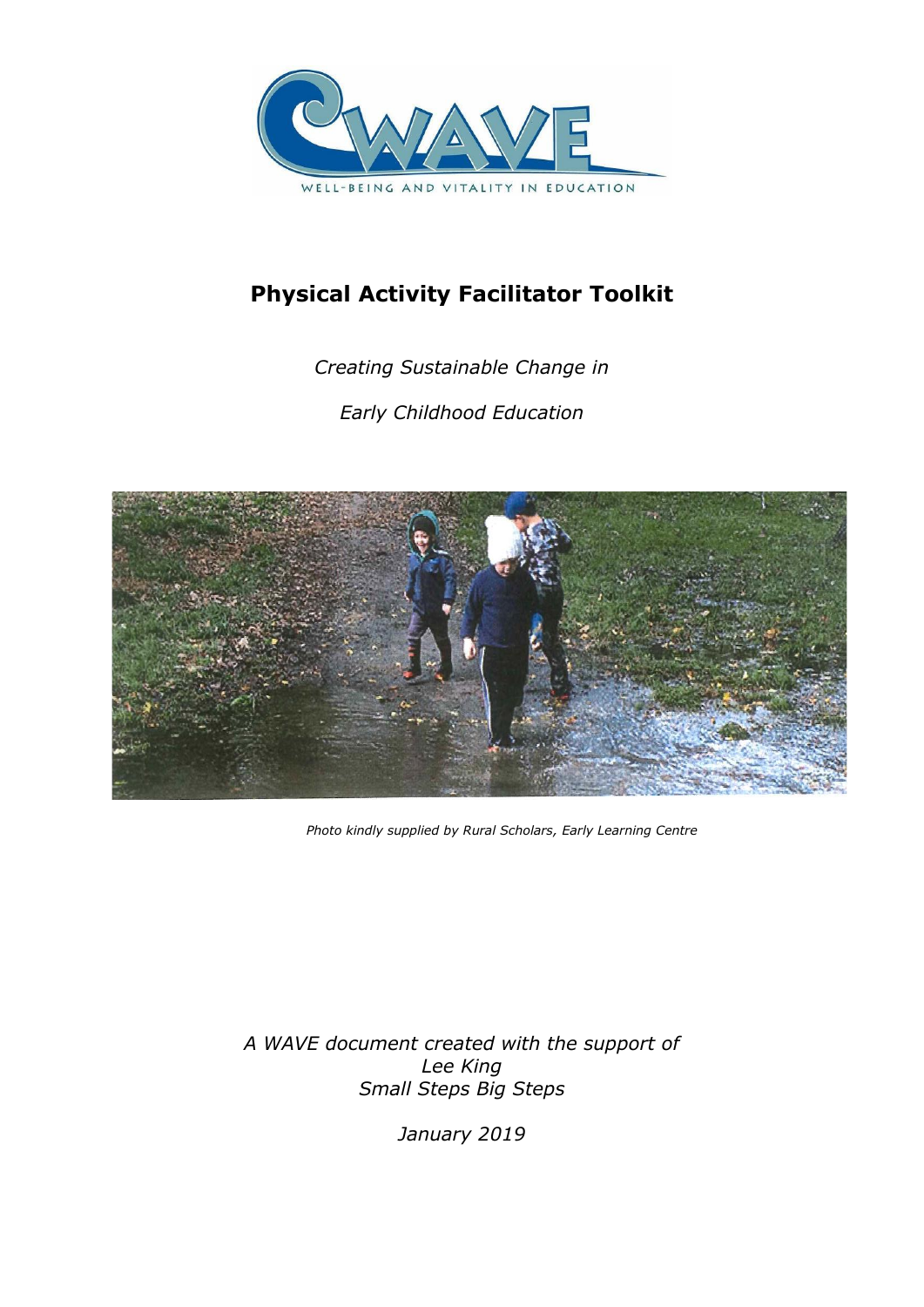

WAVE (Wellbeing and Vitality in Education) seeks to shape a brighter, healthier future for the tamariki and whānau of South Canterbury. Working in partnership, WAVE and ECE plan healthy activities based on clear evidence and feedback, using an inquiry model for positive change.

The whole framework is focused on making the healthy choice the easy choice for tamariki and whānau.



In making 'the healthy choice the easy choice' for whānau and tamariki, WAVE supports ECE in a sustainable approach to health and wellbeing for kaiako and tamariki.

### **Contents**

This toolkit focuses on providing intentional physical activity in an ECE environment. It provides kaiako and whānau with tools to plan, review, implement and celebrate regular physical activity for cognitive learning. The toolkit contains sections about:

- *Significance of physical activity in brain development*
- *Elements of Physical Development*
- *Team review of Physical Activity*
- *Essential Equipment for Daily Teaching and Learning*
- *Self-Reflection- for staff/educators*
- *Capturing Success*
- *Reaching out*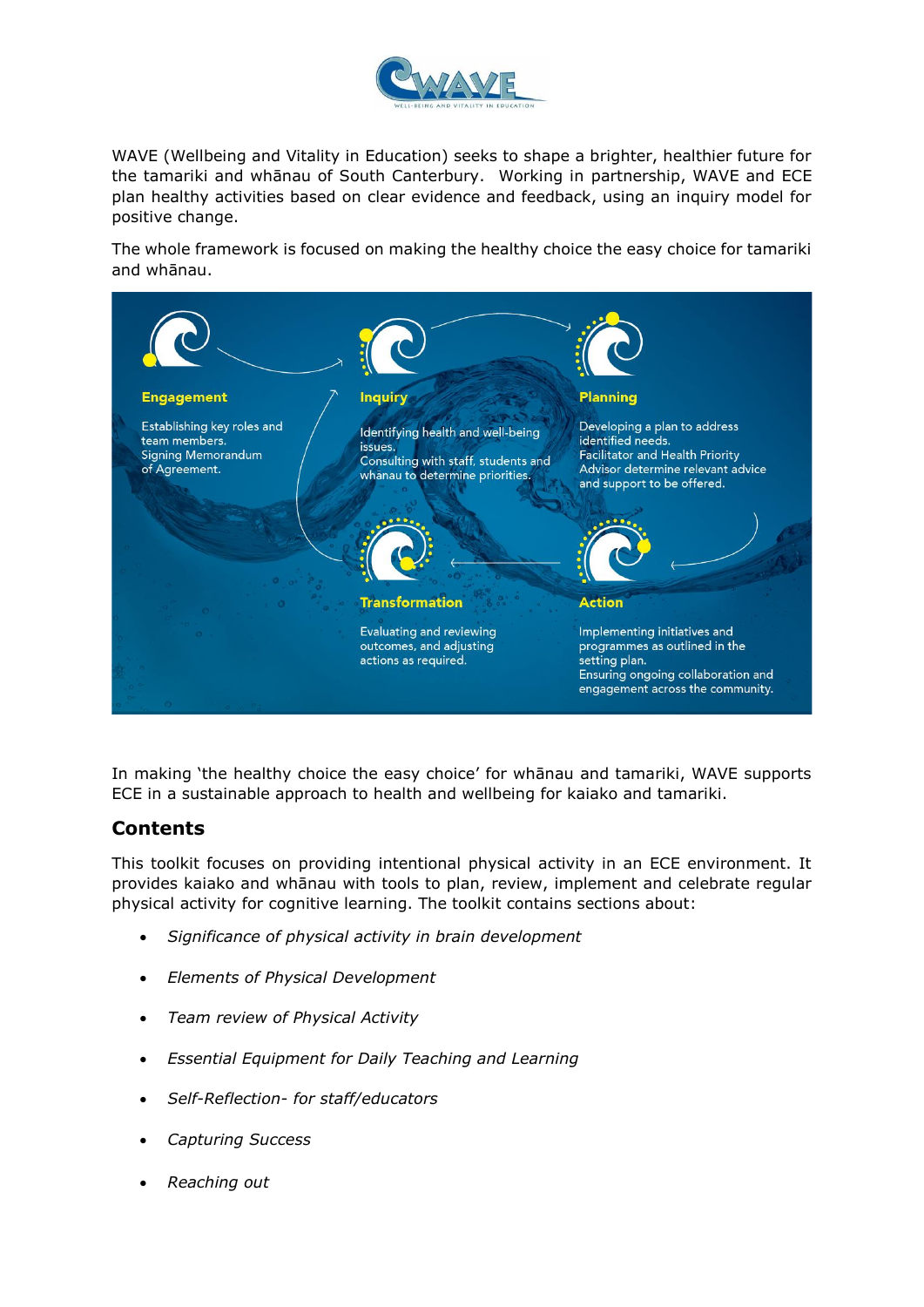

# **BRAIN DEVELOPMENT**

Babies are born with instinctive survival functions which originate in the brain stem. As they begin to explore their physical world, these reflexive functions are replaced with conscious movement.

Through this physical interaction with the world, the Cerebellum is stimulated to develop and the brain begins to make connections. This is the launching pad for higher brain function.

By providing a daily diet rich in Physical Activity experiences, we are helping to unlock children's full potential for learning.

> **Limbic System** Emotions Interpreting body language

### **Cerebellum**

Physical movement Muscle control Fundamental Movement Patterns



#### **Frontal Cortex**

Formal learning Abstract thinking Symbolic understanding **Consequences Creativity** 

### **The Senses**

Senses gather information for all parts of the brain to process. Processing of sensory information is so important that it happens in all parts of the brain. Includes balance & intuition

*Reference: A Moving Child is a Learning Child; Gill Connell and Cheryl McCarthy, Free Spirit Publishing Inc. 2014*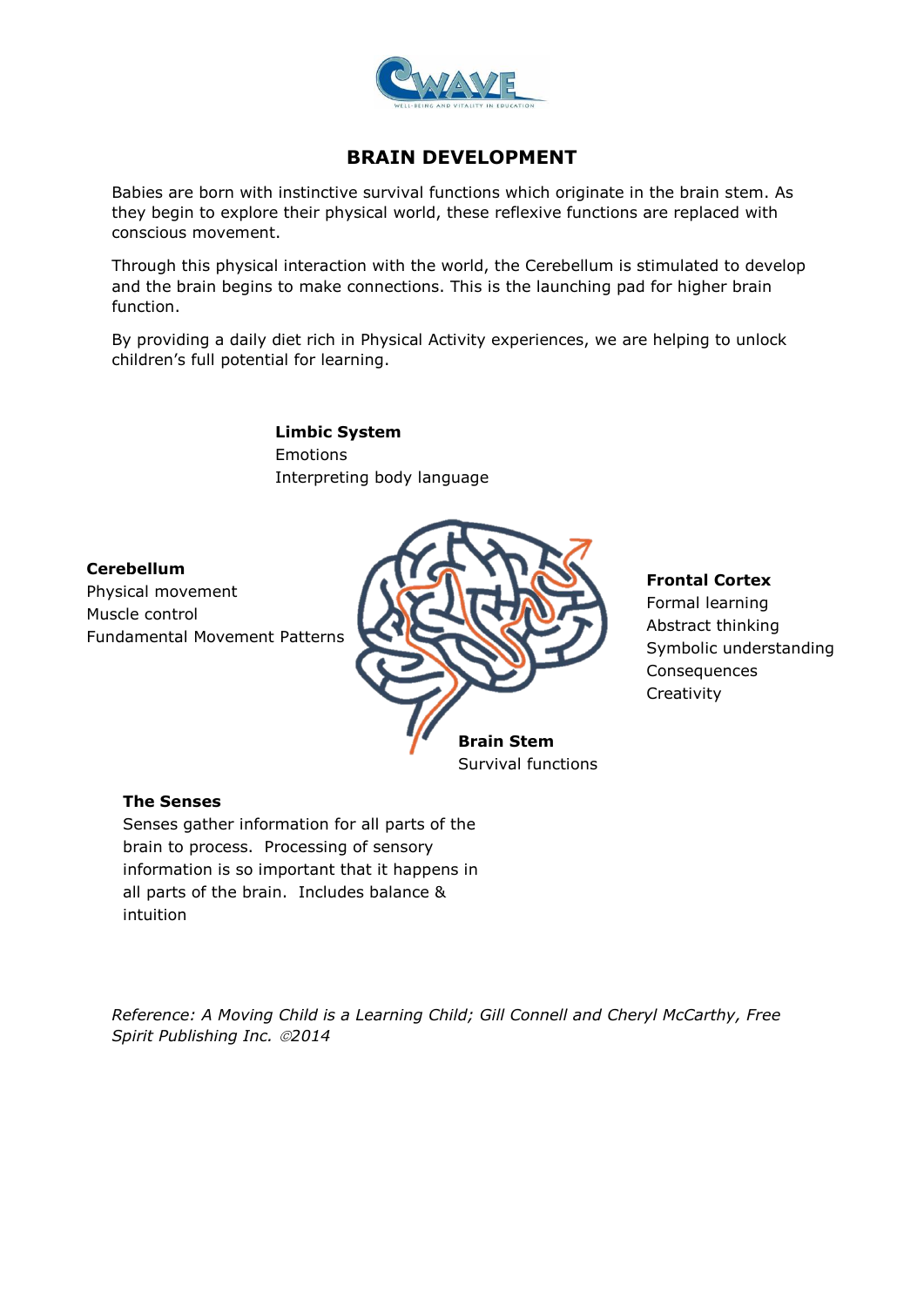

# **Elements of Physical Development**

Understanding the basic elements of physical development helps us to plan a balanced daily diet of physical activity that will stimulate children's brains and bodies, giving them the best possible start to learning.

#### **Sensory Development**

- The Senses developing sight, smell, hearing, taste, touch
- Balance (Vestibular system) developing posture, balance, alertness, concentration, stillness
- Intuition (Proprioception) developing spatial awareness, body management, subconscious understanding of self

### **Motor Development**

- Power developing strength, stamina, flexibility, agility
- Co-ordination developing mid-line, dominance, body rhythm
- Control developing pressure, force, pace

| <b>Sensory Development Activities</b> |                                               | <b>Motor Development Activities</b>                           |                                                               |                                                |                                                            |
|---------------------------------------|-----------------------------------------------|---------------------------------------------------------------|---------------------------------------------------------------|------------------------------------------------|------------------------------------------------------------|
| <b>The</b><br><b>Senses</b>           | <b>Balance</b>                                | <b>Spatial</b><br><b>Awareness</b>                            | <b>Power</b>                                                  | $Co-$<br>ordination                            | <b>Control</b>                                             |
| <b>Textural</b><br>play               | Rolling,<br>spinning,<br>swinging,<br>rocking | <b>Using</b><br>tunnels: in,<br>out, on,<br>under,<br>through | Locomotor<br>activities:<br>run, jump,<br>hop, skip,<br>climb | Crawling,<br>climbing,<br>hopping,<br>marching | Changing<br>pace                                           |
| <b>Activities to</b><br>music         | <b>Balance</b><br>beams<br>and<br>benches     | Using<br>inclines                                             | Tumbling<br>and<br>stretching                                 | <b>Ball play</b>                               | Throwing,<br>catching,<br>batting,<br>bouncing,<br>rolling |
| Eye<br>tracking<br>activities         | Upside<br>down play                           | Pushing,<br>pulling                                           | Pushing,<br>pulling                                           | Stepping<br>stones                             | Target<br>games                                            |
| Sorting,<br>sequencing,<br>patterning | Stopping,<br>landing,<br>freezing             | Lifting,<br>carrying                                          | Hanging<br>from hands                                         | Activities to<br>music                         | Fine motor<br>activities                                   |

### **Categorising Games and Activities**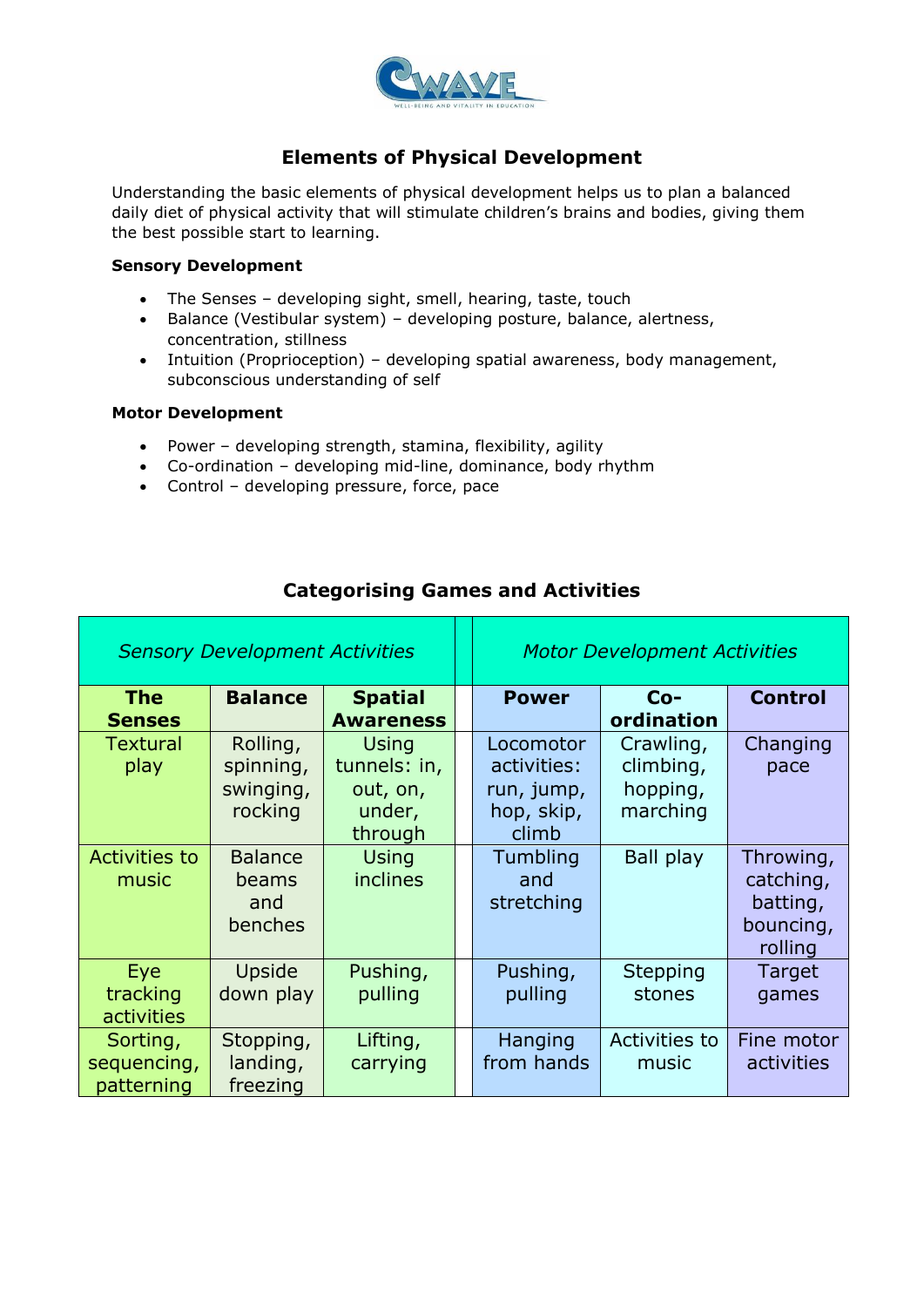

# **Team Review of Physical Activity**

Use this review check list to identify what is or isn't happening around intentional physical activity in your ECE.

This will support your team to understand the factors that create a successful and sustainable environment for tamariki.

Work through this as a team.

| <b>Physical Activity Review</b>                                                                                                                                                                                                                                                                                                                              | <b>Yes</b> | <b>No</b> | <b>Comments</b> |
|--------------------------------------------------------------------------------------------------------------------------------------------------------------------------------------------------------------------------------------------------------------------------------------------------------------------------------------------------------------|------------|-----------|-----------------|
| <b>Ethos and Environment</b><br>Internal relationships; Communication; Vision, values and culture; Procedures and guidelines;<br>Structures and capacity; Physical, social, emotional environment; Leadership and management<br>practice                                                                                                                     |            |           |                 |
| Do you have a physical activity champion<br>in your ECE?                                                                                                                                                                                                                                                                                                     |            |           |                 |
| Does your team consistently role model<br>behaviours and practices that support<br>being physically active?                                                                                                                                                                                                                                                  |            |           |                 |
| Do tamariki have access to safe and well<br>maintained physical activity equipment<br>that is stored in an organised manner?                                                                                                                                                                                                                                 |            |           |                 |
| Do you complete a physical activity<br>inventory once a year?                                                                                                                                                                                                                                                                                                |            |           |                 |
| Do you have written documentation,<br>focusing on physical activity that reflects<br>the vision, values and culture of your<br>ECE?                                                                                                                                                                                                                          |            |           |                 |
| Does management prioritise and<br>encourage physical activity professional<br>development i.e. Small Steps Big Steps?                                                                                                                                                                                                                                        |            |           |                 |
| Does your team have access to an annual<br>physical activity equipment budget?                                                                                                                                                                                                                                                                               |            |           |                 |
| Do you have processes in place to provide<br>support for each other, troubleshoot<br>challenges and share successes?                                                                                                                                                                                                                                         |            |           |                 |
| <b>Curriculum, Teaching and Learning</b><br>Skills, knowledge and attitudes; Teaching and learning methods; Health and physical education<br>programmes; Resources; Health integrated across the curriculum<br>Does your team identify and document<br>physical activity opportunities in your<br>formal programme assessment, planning<br>and review cycle? |            |           |                 |
| How do you support hauora aspirations for<br>Māori tamariki and whānau?                                                                                                                                                                                                                                                                                      |            |           |                 |
| Does your team encourage physical<br>literacy for physical competence and<br>enjoyment in the programme: i.e.<br>theories for making sense of the natural<br>world?                                                                                                                                                                                          |            |           |                 |
| Are all members of your team confident in<br>teaching intentional physical activity?                                                                                                                                                                                                                                                                         |            |           |                 |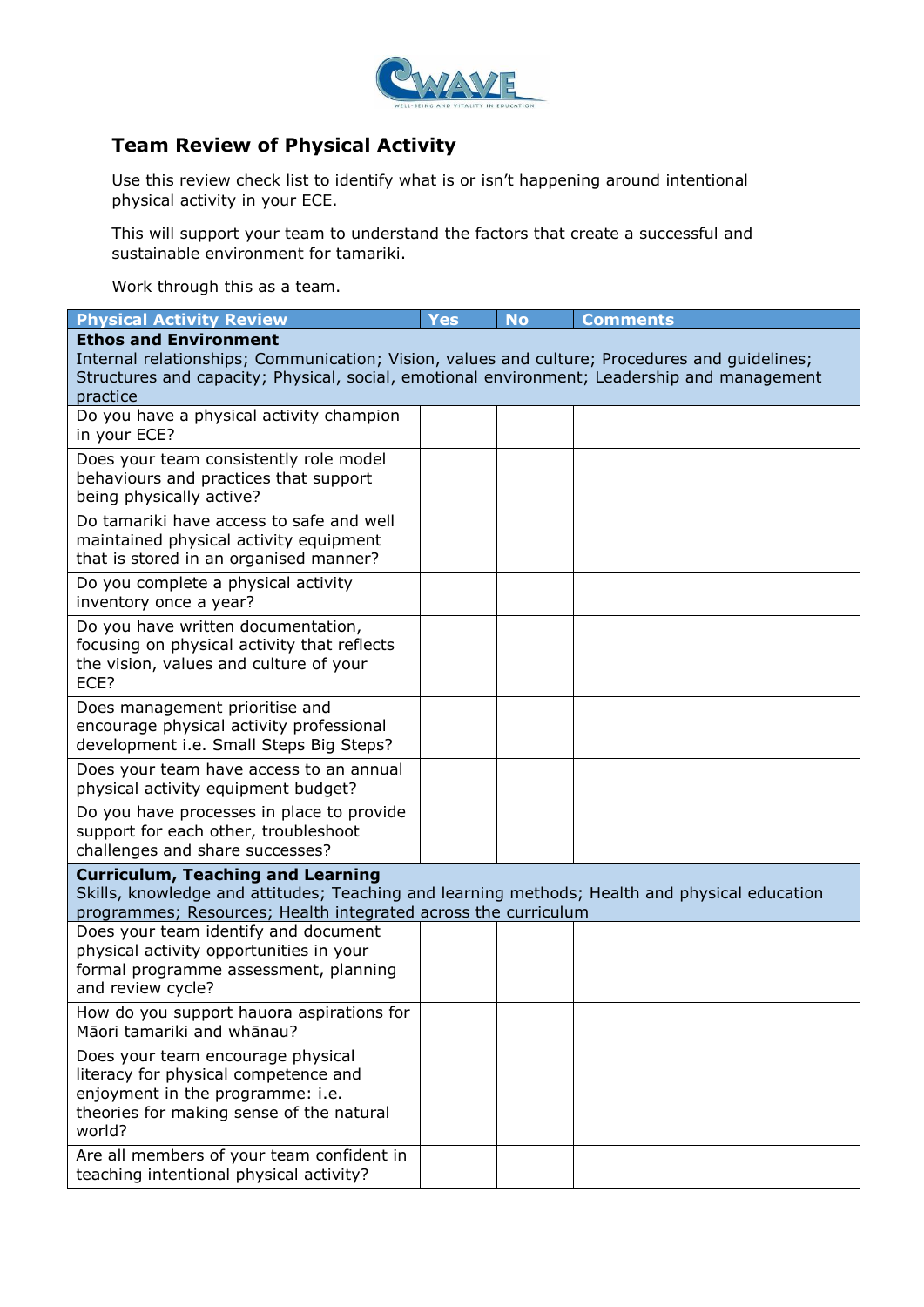

| <b>Physical Activity Review</b>                                                             | Yes | <b>No</b> | <b>Comments</b> |  |
|---------------------------------------------------------------------------------------------|-----|-----------|-----------------|--|
| Does all the team promote consistent                                                        |     |           |                 |  |
| positive physical activity messages to                                                      |     |           |                 |  |
| each other, tamariki and whānau?                                                            |     |           |                 |  |
| Does your programme reflect and enhance                                                     |     |           |                 |  |
| cultural diversity of physical activity                                                     |     |           |                 |  |
| opportunities?                                                                              |     |           |                 |  |
| Do you have regular times / events where                                                    |     |           |                 |  |
| physical activity opportunities are                                                         |     |           |                 |  |
| celebrated i.e. Wheels day / week, Let's                                                    |     |           |                 |  |
| Get Going programme?                                                                        |     |           |                 |  |
| Does your ECE provide the following -                                                       |     |           |                 |  |
| Opportunities to develop the                                                                |     |           |                 |  |
| senses (variety of textured                                                                 |     |           |                 |  |
| surfaces)                                                                                   |     |           |                 |  |
| Opportunities to develop balance                                                            |     |           |                 |  |
| (rolling, spinning, swinging, upside                                                        |     |           |                 |  |
| down play)                                                                                  |     |           |                 |  |
| Opportunities to develop spatial                                                            |     |           |                 |  |
| awareness (tunnels, inclines,                                                               |     |           |                 |  |
| pushing, pulling, lifting, carrying)<br>Opportunities to develop power                      |     |           |                 |  |
| (run, jump, hop, skip, climb,                                                               |     |           |                 |  |
| tumbling)                                                                                   |     |           |                 |  |
| Opportunities to develop co-                                                                |     |           |                 |  |
| ordination (crawling, climbing,                                                             |     |           |                 |  |
| hopping, marching, music)                                                                   |     |           |                 |  |
| Opportunities to develop control                                                            |     |           |                 |  |
| (changing pace, throwing,                                                                   |     |           |                 |  |
| catching, batting, bouncing)                                                                |     |           |                 |  |
| <b>Links and Partnerships</b>                                                               |     |           |                 |  |
| Wider community; Consultation; Communication; Links to supporting organisations; Transition |     |           |                 |  |
| processes                                                                                   |     |           |                 |  |
| Do you distribute physical activity                                                         |     |           |                 |  |
| information to whanau, including ways to<br>participate alongside and that benefits         |     |           |                 |  |
| their tamariki?                                                                             |     |           |                 |  |
|                                                                                             |     |           |                 |  |
| Do you promote physical activity in your                                                    |     |           |                 |  |
| newsletter, face book, emails and                                                           |     |           |                 |  |
| website?                                                                                    |     |           |                 |  |
| Do you utilise community resources i.e.                                                     |     |           |                 |  |
| local parks, neighbouring school grounds?                                                   |     |           |                 |  |
| Do you partner with other organisations to                                                  |     |           |                 |  |
| promote and support your physical                                                           |     |           |                 |  |
| activity programme i.e. community health<br>professionals?                                  |     |           |                 |  |
|                                                                                             |     |           |                 |  |
| Does your team encourage whānau                                                             |     |           |                 |  |
| contribution into the physical activity<br>programme?                                       |     |           |                 |  |
|                                                                                             |     |           |                 |  |
| Do you support and engage with                                                              |     |           |                 |  |
| community events i.e. Aotearoa Bike                                                         |     |           |                 |  |
| Challenge?                                                                                  |     |           |                 |  |
| <b>Comments, thoughts, ideas</b>                                                            |     |           |                 |  |
|                                                                                             |     |           |                 |  |
|                                                                                             |     |           |                 |  |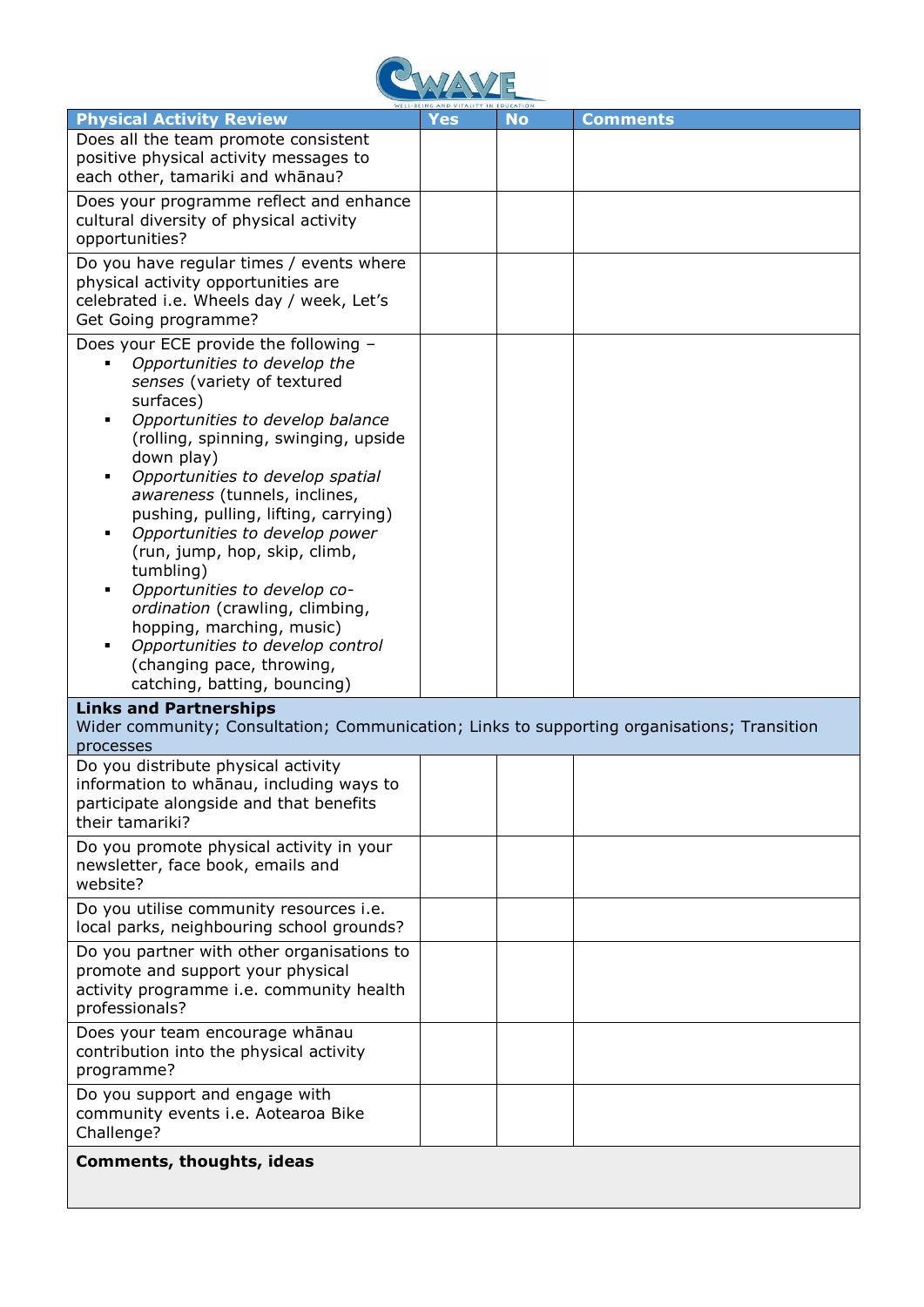

## **Essential Equipment for Daily Teaching and Learning**

### **SENSORY DEVELOPMENT**

| <b>Activity</b>                    | <b>Essential equipment</b><br>Identify what you have                                                                                                                                  | <b>How is equipment</b><br>currently used                 | <b>Other opportunities</b><br>with this equipment | <b>New equipment</b><br>wish list |
|------------------------------------|---------------------------------------------------------------------------------------------------------------------------------------------------------------------------------------|-----------------------------------------------------------|---------------------------------------------------|-----------------------------------|
|                                    | The senses gather information for all parts of the brain to process.<br>Experiences that involve multiple inputs (physical, sensory, emotional) help to cement learning in the brain. | DEVELOPING THE SENSES - sight, sound, smell, taste, touch |                                                   |                                   |
| <b>Textural play</b>               | Spikey balls*<br>Kush balls*<br>Sandpit<br>Play dough and goo<br>Jumping mats (various surfaces)<br>Natural indoor/outdoor surfaces<br>(rough, smooth, bumpy etc.)                    |                                                           |                                                   |                                   |
| <b>Activities to music</b>         | Music & Movement resources -<br>varying tempo, styles, full body<br>movements                                                                                                         |                                                           |                                                   |                                   |
| <b>Eye Tracking</b>                | Feathers<br><b>Bubbles</b><br><b>Balloons</b><br>Ribbons*<br>Large soft balls*                                                                                                        |                                                           |                                                   |                                   |
| Sorting, sequencing,<br>patterning | Beads & counters<br><b>Stacking cups</b><br>Ground spots for foot patterning<br>games*<br>Sets of matching coloured hoops/bean<br>bags/scarves*                                       |                                                           |                                                   |                                   |

Physical Activity Equipment available to borrow from the WAVE Resource Centre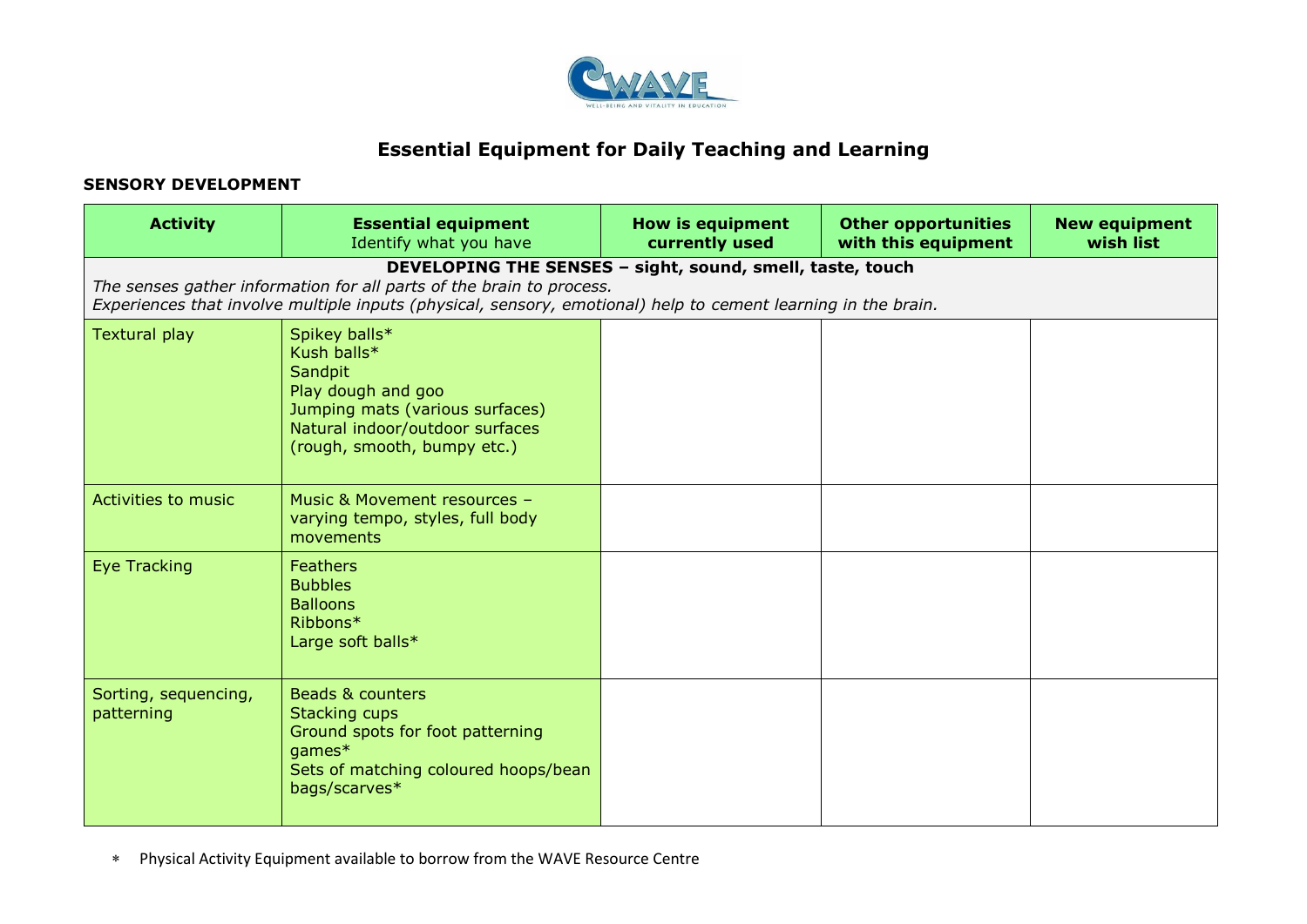

| <b>Activity</b>                                                                                                                                                                                                                                                                     | <b>Essential equipment</b><br>Identify what you have                                                                                                                                                                   | <b>How is equipment</b><br>currently used | <b>Other opportunities</b><br>with this equipment | <b>New equipment</b><br>wish list |
|-------------------------------------------------------------------------------------------------------------------------------------------------------------------------------------------------------------------------------------------------------------------------------------|------------------------------------------------------------------------------------------------------------------------------------------------------------------------------------------------------------------------|-------------------------------------------|---------------------------------------------------|-----------------------------------|
|                                                                                                                                                                                                                                                                                     | DEVELOPING BALANCE - posture, balance, alertness, concentration, stillness<br>Stimulation of the vestibular system is key to enable children to maintain concentration and stillness and be ready for formal learning. |                                           |                                                   |                                   |
| Rolling, spinning,<br>swinging, rocking                                                                                                                                                                                                                                             | Ropes<br>Swings (formal and informal)<br>Bars of various heights                                                                                                                                                       |                                           |                                                   |                                   |
| <b>Balancing activities</b>                                                                                                                                                                                                                                                         | Low benches & planks *<br><b>Tyres</b><br>Scooter boards*<br>Foam shapes*<br>Balancing blocks (textured) *<br>Stepping stones & blocks                                                                                 |                                           |                                                   |                                   |
| Upside down play                                                                                                                                                                                                                                                                    | Jungle gym                                                                                                                                                                                                             |                                           |                                                   |                                   |
| DEVELOPING INTUITION - spatial awareness, body management, subconscious understanding of self<br>Important in helping children to understand how they fit into their world.<br>Children with a well-developed proprioceptive system are less likely to bump into things and others. |                                                                                                                                                                                                                        |                                           |                                                   |                                   |
| In, on, under, through<br>activities                                                                                                                                                                                                                                                | Hoops*<br>Crawling tunnels*<br>Boxes & crates<br>Hut making equipment (chairs, tables,<br>planks, rugs etc.)                                                                                                           |                                           |                                                   |                                   |
| Using inclines                                                                                                                                                                                                                                                                      | Natural environment<br>Planks and tyres                                                                                                                                                                                |                                           |                                                   |                                   |
| Pushing and pulling<br>activities                                                                                                                                                                                                                                                   | <b>Trolleys</b><br>Wheel barrows<br>Scooter boards*<br>Ropes*                                                                                                                                                          |                                           |                                                   |                                   |
| Lifting and carrying<br>activities                                                                                                                                                                                                                                                  | Boxes, Buckets<br>Crates and containers<br>Egg & Spoon set*                                                                                                                                                            |                                           |                                                   |                                   |

Physical Activity Equipment available to borrow from the WAVE Resource Centre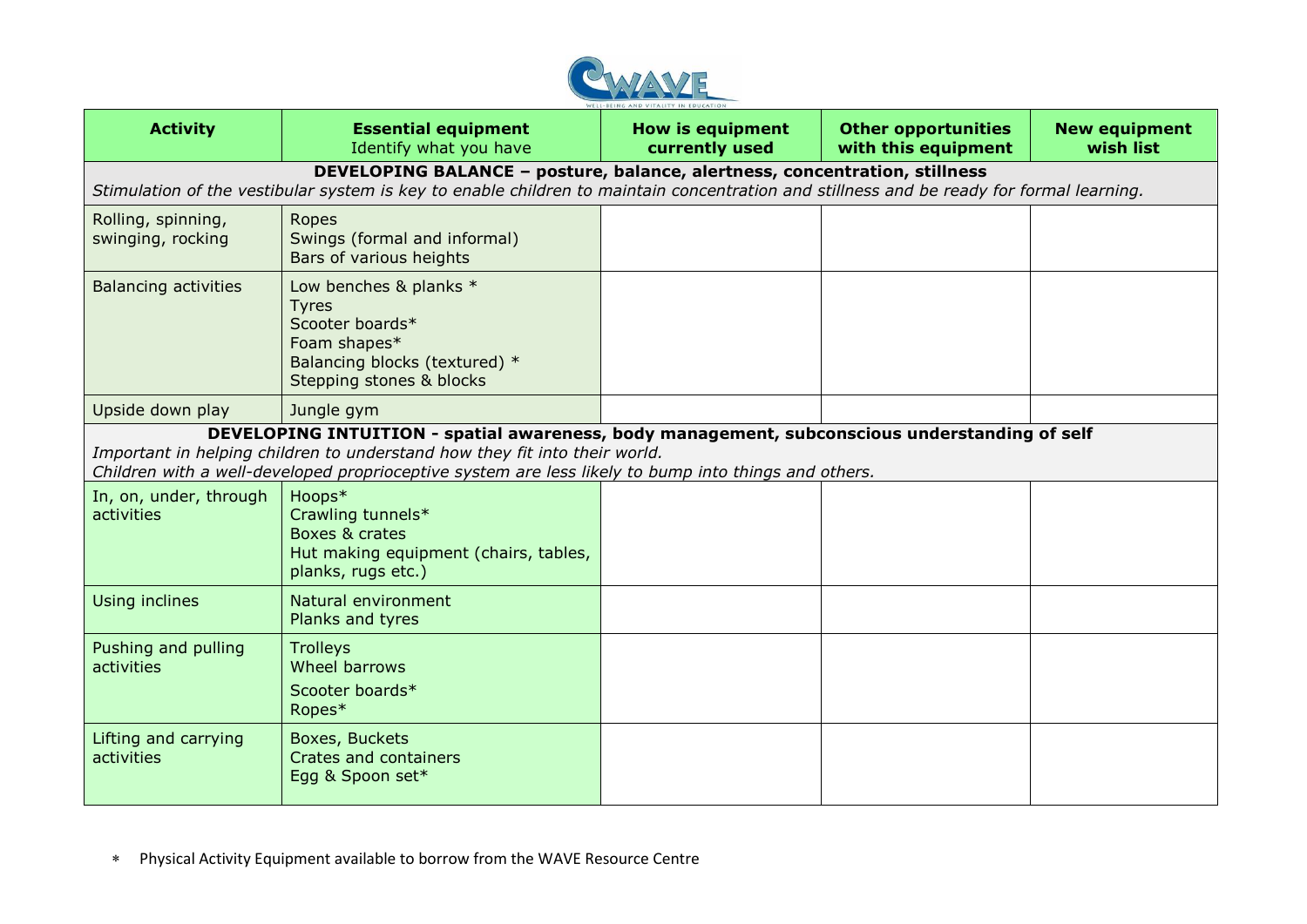

### **MOTOR DEVELOPMENT**

| <b>Activity</b>                                                                                                                                                                                                                                                                                                          | <b>Essential equipment</b><br>Identify what you have                                                                                                                     | <b>How is equipment</b><br>currently used | <b>Other opportunities</b><br>with this equipment | <b>New equipment</b><br>wish list |
|--------------------------------------------------------------------------------------------------------------------------------------------------------------------------------------------------------------------------------------------------------------------------------------------------------------------------|--------------------------------------------------------------------------------------------------------------------------------------------------------------------------|-------------------------------------------|---------------------------------------------------|-----------------------------------|
|                                                                                                                                                                                                                                                                                                                          | DEVELOPING POWER - strength, stamina, flexibility, agility (upper and lower body)<br>Allows children to interact with their world confidently and accept new challenges. |                                           |                                                   |                                   |
| Locomotor activities -<br>run, jump, hop, skip,<br>climb                                                                                                                                                                                                                                                                 | Ladders & climbing ropes<br>Jumping spots<br>Hoops*<br>Skipping ropes*<br>Jumping sacks*<br>Natural inclines<br>Obstacle course                                          |                                           |                                                   |                                   |
| Tumbling and<br>stretching                                                                                                                                                                                                                                                                                               | Soft mats<br>Foam shapes*<br><b>Smaller Swiss balls</b>                                                                                                                  |                                           |                                                   |                                   |
| Hanging                                                                                                                                                                                                                                                                                                                  | Bars of various heights<br>Climbing ropes                                                                                                                                |                                           |                                                   |                                   |
| DEVELOPING COORDINATION - midlines, left / right dominance, body rhythm<br>Midline development boosts connections in the brain that enable whole brain thinking.<br>A well-developed sense of coordination will assist children with all aspects of their learning and give them confidence and symmetry in<br>movement. |                                                                                                                                                                          |                                           |                                                   |                                   |
| Crawling, climbing,<br>hopping, marching                                                                                                                                                                                                                                                                                 | Crawling tunnel*<br>Ladders<br>Running ladder*<br>Ground spots for foot patterning<br>games*<br>Stepping stones & blocks*<br>Climbing net                                |                                           |                                                   |                                   |
| <b>Ball play</b>                                                                                                                                                                                                                                                                                                         | Soft balls of various sizes and<br>textures*<br>Small balls<br>Large balls<br>Moon Hopper*                                                                               |                                           |                                                   |                                   |

Physical Activity Equipment available to borrow from the WAVE Resource Centre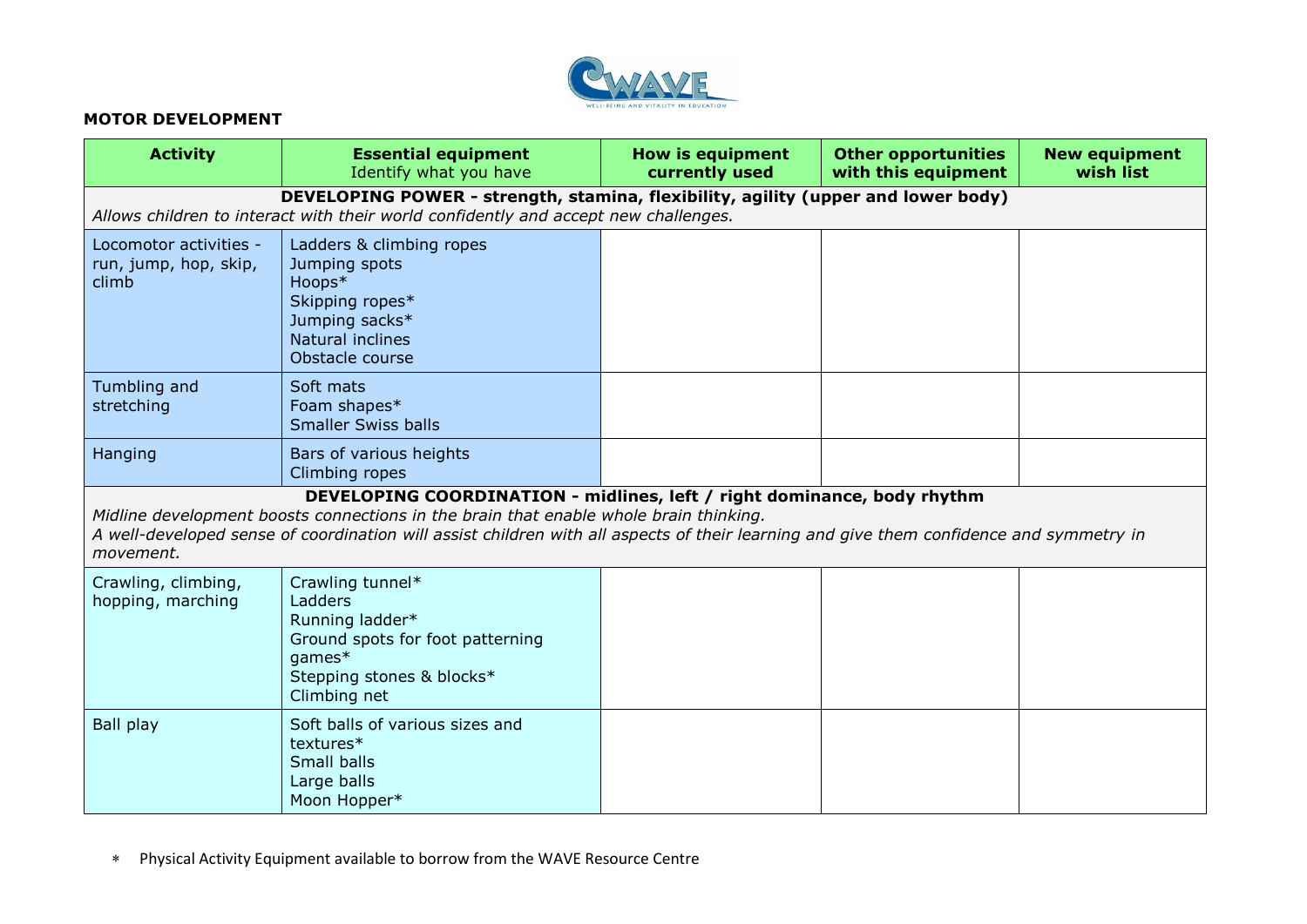

| <b>Activity</b>                                      | <b>Essential equipment</b><br>Identify what you have                                                                                                                                                                                                                   | <b>How is equipment</b><br>currently used | <b>Other opportunities</b><br>with this equipment | <b>New equipment</b><br>wish list |
|------------------------------------------------------|------------------------------------------------------------------------------------------------------------------------------------------------------------------------------------------------------------------------------------------------------------------------|-------------------------------------------|---------------------------------------------------|-----------------------------------|
| <b>Activities to Music</b>                           | Music & Movement resources -<br>varying tempo, styles, full body<br>movements<br>Ribbons*<br>Scarves*<br>Rākau sticks*                                                                                                                                                 |                                           |                                                   |                                   |
|                                                      | DEVELOPING CONTROL - understanding pressure, force, pace<br>Body control is essential in learning to start and stop on command and to land safely.<br>Aids understanding of how much force is required to move themselves and other objects. Assists with pencil grip. |                                           |                                                   |                                   |
| Changing pace &<br>direction                         | $Cones*$<br>Hoops and bean bags*<br>Low beams & benches for jumping off<br>Traffic Light activity cards (Red,<br>Yellow, Green)<br>Ground spots for agility games*<br>Obstacle course                                                                                  |                                           |                                                   |                                   |
| Throwing, catching,<br>batting, bouncing,<br>rolling | Balls of various sizes and weights*<br>Bats with large strike surface*<br>Bats with small strike surface*                                                                                                                                                              |                                           |                                                   |                                   |
| Target games                                         | <b>Buckets &amp; boxes</b><br>Target walls *<br>Hoops*<br>Bean bags*<br>Skittles*<br>Hammering equipment                                                                                                                                                               |                                           |                                                   |                                   |
| <b>Fine Motor activities</b>                         | Feathers<br>Paint brushes large and small<br>Play dough and goo<br>Crayons, pencils etc. of various sizes                                                                                                                                                              |                                           |                                                   |                                   |
| Thoughts, ideas and comments                         |                                                                                                                                                                                                                                                                        |                                           |                                                   |                                   |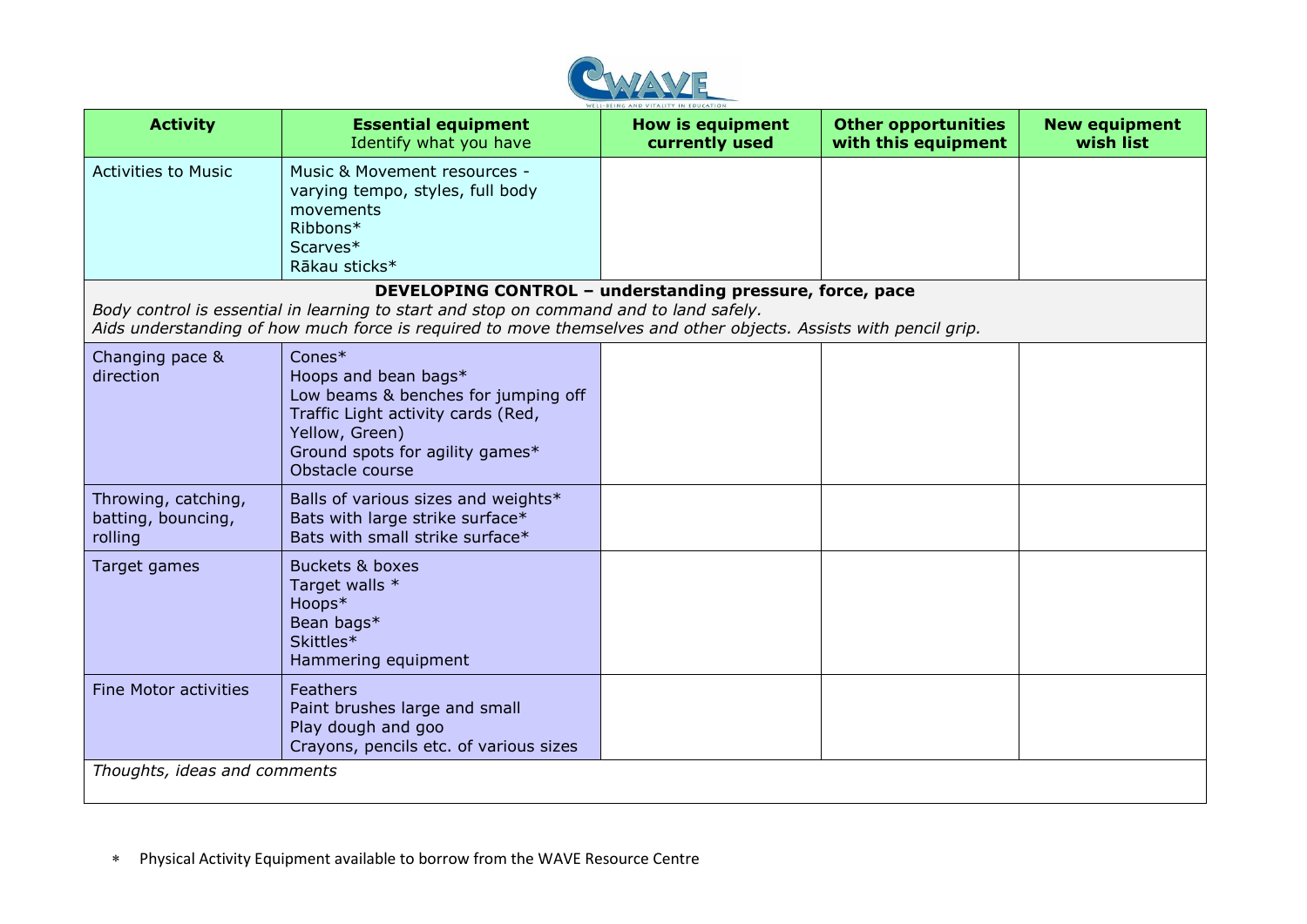

# **Self-Reflection**

These questions are helpful to think about when deciding to focus on intentional physical activity for tamariki.

You may like to make some notes to help clarify your thoughts.

*What do you know and understand about the link between physical development and learning?*

*How confident are you in delivering a range of physical activity experiences?*

*What and how often do you "intentionally teach" physical activity?*

 *How do you engage all children, regardless of age and ability, in physical activity experiences?*

*How do you utilise the physical activity resources and equipment available to you?*

*What physical activity professional development have you undertaken in the past?*

 *Reflecting on that professional development (if any), what was of greatest value to you?*

*What would you like support with, or information on, to empower you to regularly deliver a range of physical activity experiences?*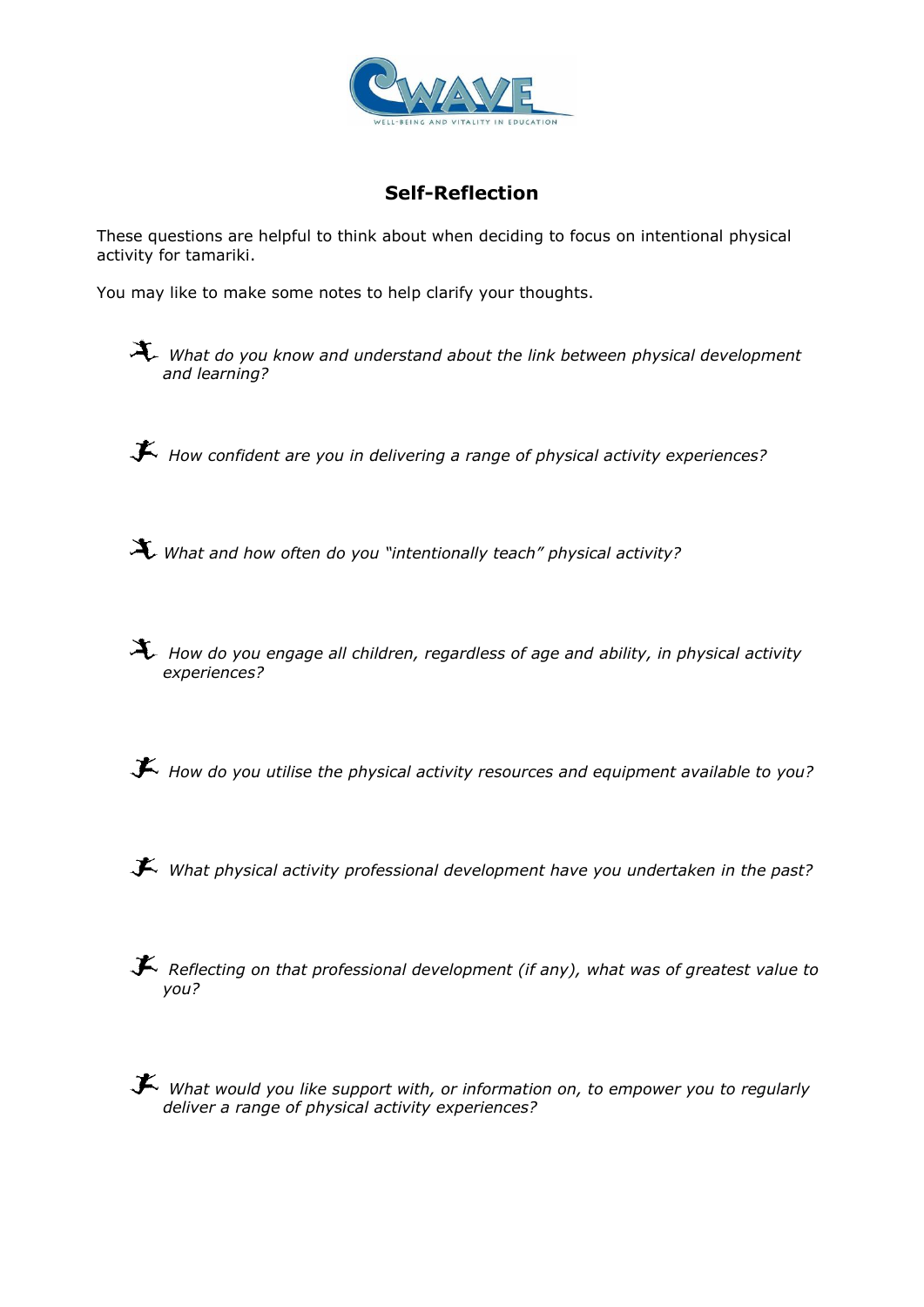

# **Capturing Success**

Use a variety of media – video, photos and stories, to capture what you have noticed along the way. Jot down a few sentences to help you get started

| What we did       |
|-------------------|
|                   |
|                   |
|                   |
|                   |
|                   |
|                   |
|                   |
|                   |
|                   |
|                   |
| What we'll do now |
|                   |
|                   |
|                   |
|                   |
|                   |
|                   |
|                   |
|                   |
|                   |
|                   |
|                   |
|                   |
|                   |
|                   |
|                   |
|                   |
|                   |
|                   |
|                   |